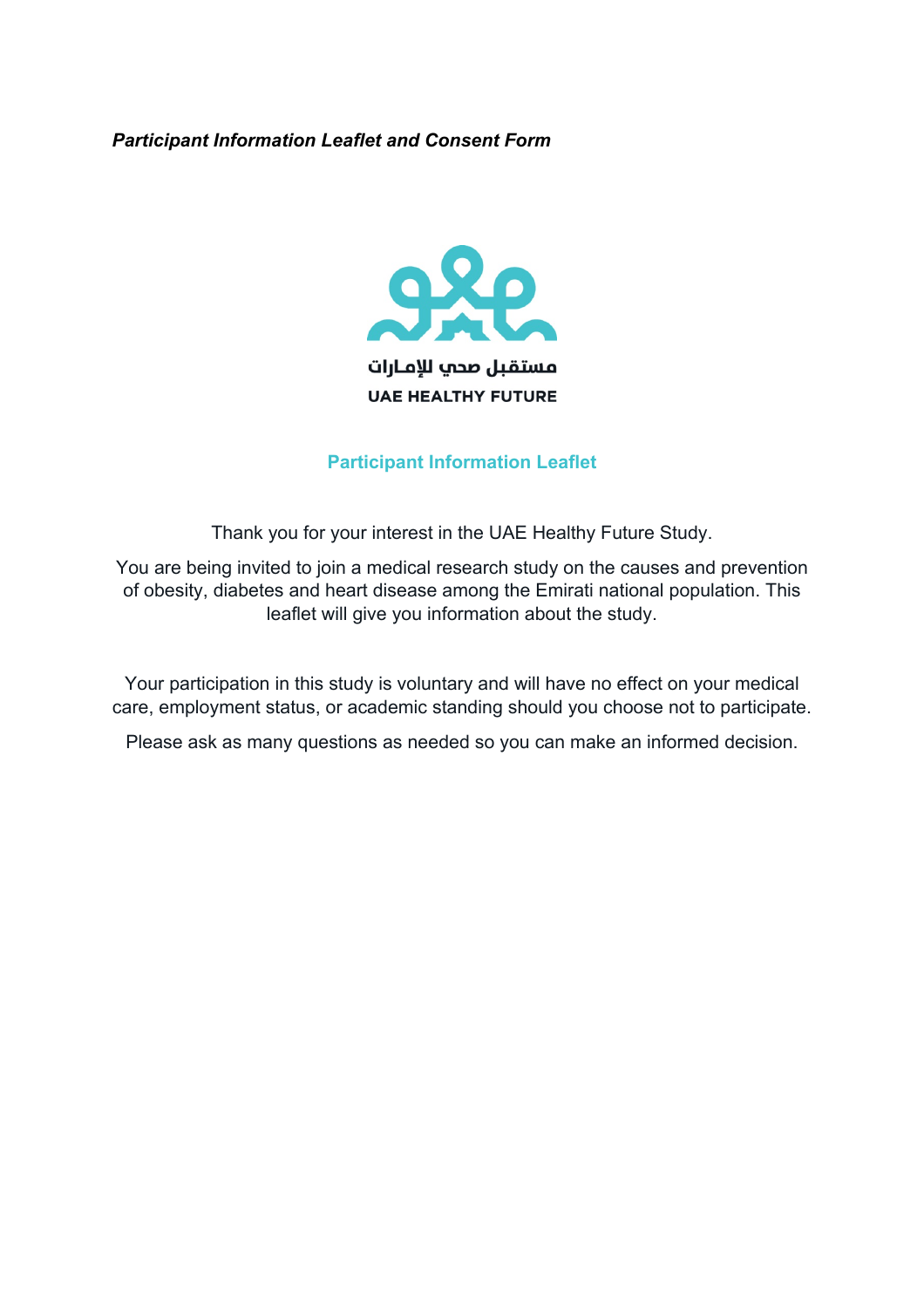# **What is the purpose of the UAE Healthy Future Study?**

The United Arab Emirates (UAE) has some of the highest rates of obesity, diabetes and heart disease in the world but the reasons for this are unclear. Until now there have been no studies done in the UAE or the region which can give us reliable answers as to why these diseases are so common.

Now, for the first time in the UAE, investigators from the leading universities and hospitals in the UAE have come together to find out why by setting up the UAE Healthy Future Study. The UAE Healthy Future Study is a community-based observational medical research study which seeks to determine how the health of 20,000 UAE national men and women, currently aged 18 and above is affected by their lifestyle, environment and genes.

## **This study will help us to find out:**

- Why are obesity, diabetes and heart disease so common in the UAE?
- What are the most important causes of these diseases?
- What is the relative importance of our genes, lifestyle (including diet, physical activity and tobacco use) and the environment?
- What can we do to prevent them?

To answer these questions reliably we need long term studies which follow thousands of people over many years to see how their lifestyle and environment affects the risk of developing these diseases – these are called cohort studies. Previous cohort studies showed that smoking causes lung cancer; high blood pressure and cholesterol cause heart attacks and strokes, etc.

Although the findings of this research may not benefit the participant directly, the study will show how peoples' lifestyles, genes and environment affect the health of the people of the UAE and should give future generations a better chance to live a long life, free of disease and disability. Furthermore, it will be a national resource for the UAE, enabling researchers and policy makers to help build a healthier society for generations to come.

The UAE Healthy Future Study anticipates recruiting and following 20,000 UAE National men and women aged 18 and older over the coming years.

# **Who is organizing and funding the UAE Healthy Future Study?**

The UAE Healthy Future Study is organized and funded by New York University Abu Dhabi, in association with its Abu Dhabi partner, Tamkeen. The UAE Healthy Future study is led by investigators from NYU Abu Dhabi in collaboration with: Department of Health – Abu Dhabi (DoH), Dubai Health Authority (DHA), Ministry of Health and Prevention(MOHAP), SEHA – The Abu Dhabi Health Services company (including Sheikh Khalifa Medical City, Al Ain Regional Blood Bank and the Abu Dhabi Blood Bank), Zayed Military Hospital, United Arab Emirates University, Zayed University, Khalifa University, EBTIC, Higher Colleges of Technology, Healthpoint, Cleveland Clinic Abu Dhabi, Capital Health Screening Center, Oasis Hospital, Latifa Hospital, and NYU Langone School of Medicine.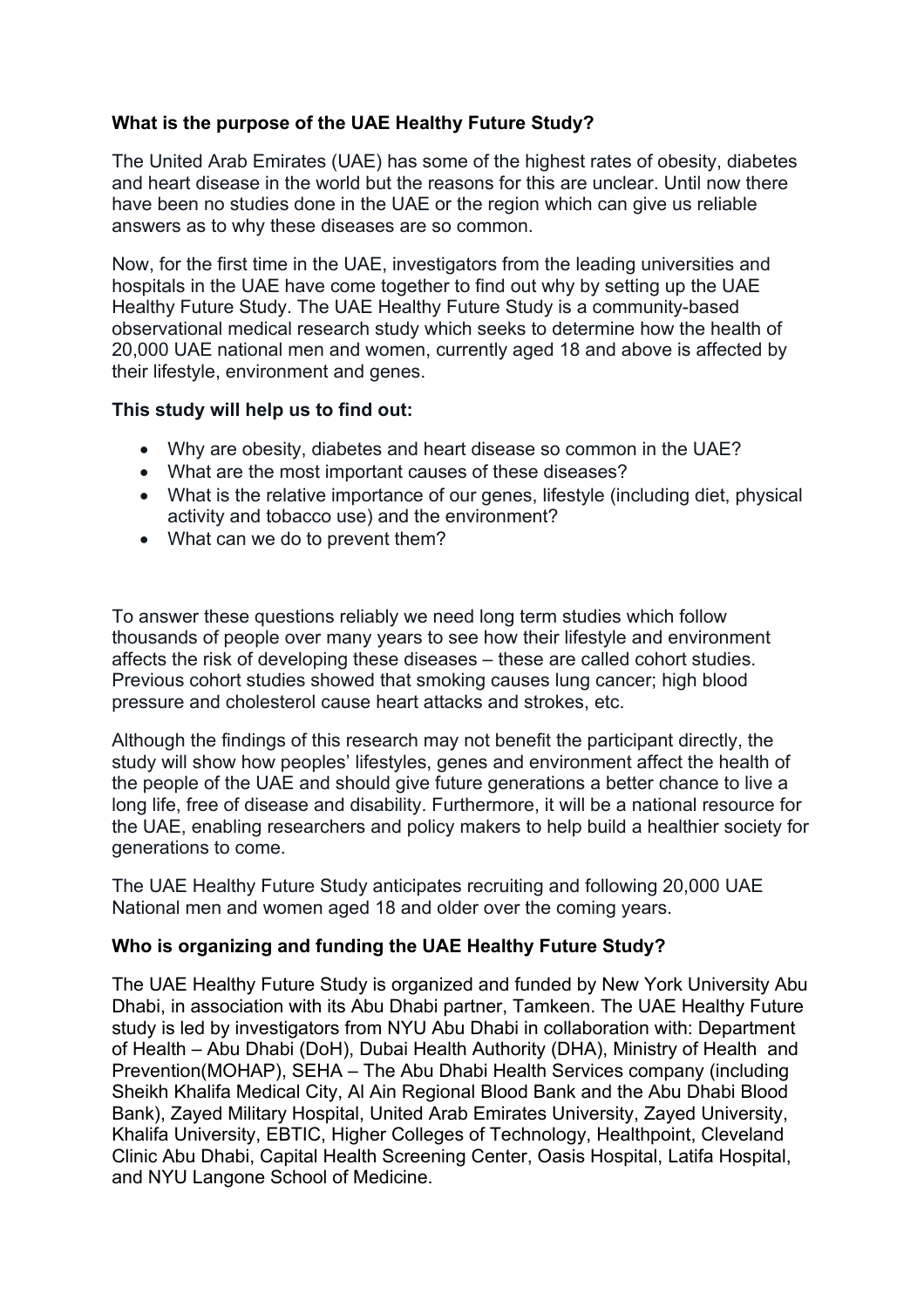The study has been reviewed and approved by the Research Ethics Committees of the institution from which you are being recruited and by the NYU Abu Dhabi Institutional Review Board, the Department of Health – Abu Dhabi, and Dubai Scientific Research Ethics Committee and the Ministry of Health and Prevention.

# **What does taking part in the UAE Healthy Future Study involve?**

This study is observational which means that there are no interventions or treatments.

You can participate in this study by reading this leaflet and signing a consent form during the assessment visit. By signing the consent form, you would be confirming your willingness to:

- Fill out a simple questionnaire on lifestyle, health, and socioeconomic factors.
- Have some physical measurements taken.
- Give small samples of blood, urine and mouth-rinse.
- Be re-contacted for follow-up questions and/or attend a repeat assessment visit.

## **What are the study procedures?**

Participation in the study is entirely voluntary.

Your participation in the initial study visit should take less than 1 hour.

As a participant you will be asked to complete a questionnaire, and have some physical measurements and biological samples taken by a trained nurse

There are several sections to the questionnaire:

- Personal Details (Emirates ID, Name, Email Address and Telephone Number)
- Education, Employment, Home and Living Arrangements
- Smoking / Tobacco use
- Personal Health and Medical History
- Early Life and Family History
- Psychological State
- Driving Behaviour

Your personal information will immediately be separated from your responses to all other questions so they cannot be linked to you and all your information is kept confidential. Further details are given below.

The following physical measurement will also be taken at your visit:

- Pulse and Blood pressure
- Sitting and Standing heights
- Waist, hip and neck circumferences
- Weight and body fat composition
- Wearing a tracker to measure physical activity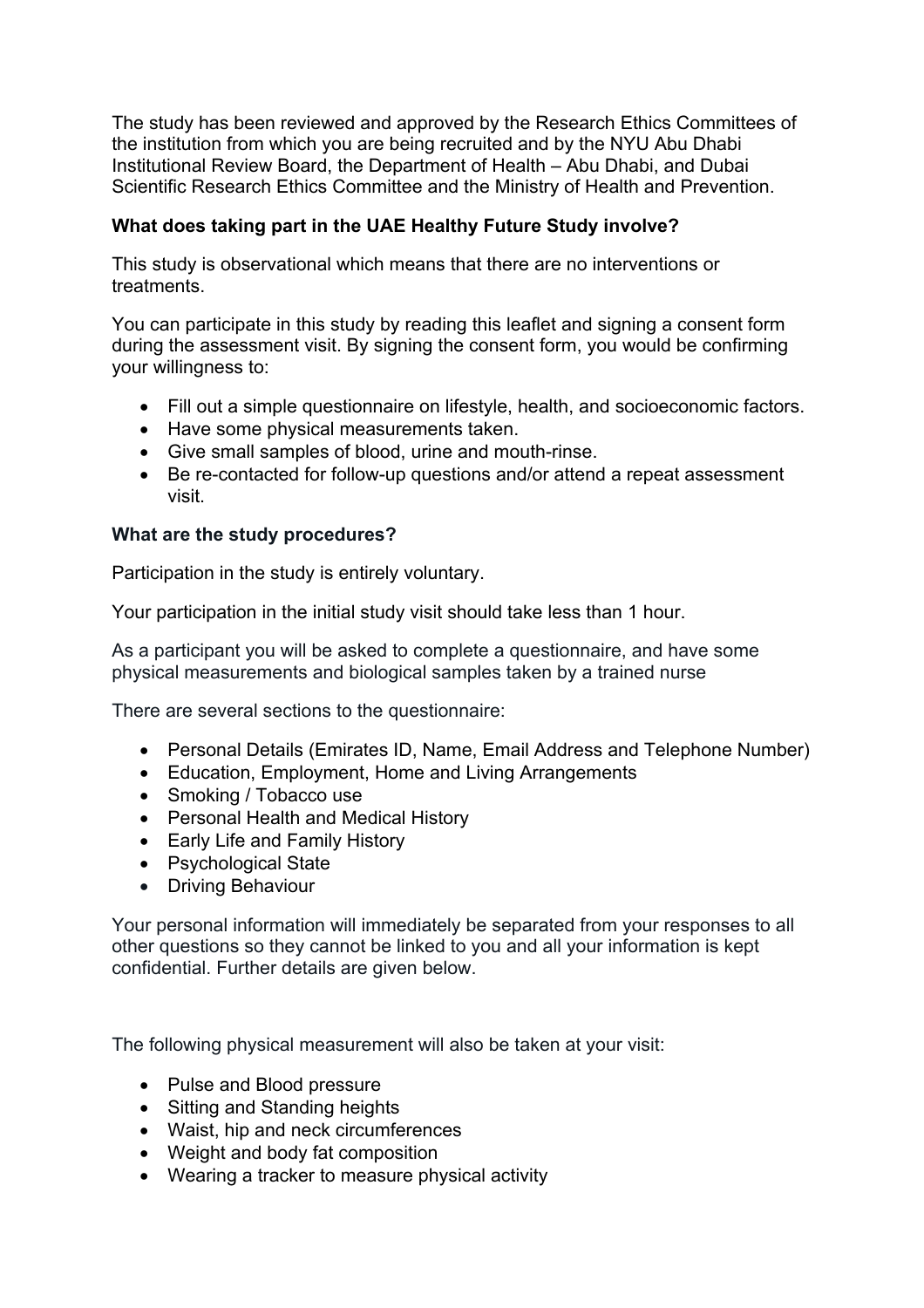The following biological samples will be collected at your visit:

- Blood sample You will be asked to give a small sample of blood (4 tubes, about 4 teaspoons or 21ml) for analysis.
- Urine sample You will be asked to give a urine sample for analysis (10ml).
- Mouthwash sample You will be asked to give an oral mouthwash sample for analysis (10ml).

A number of research tests will be done on your samples in the coming years looking for associations between biomarkers (things we can measure in the blood or urine, for example, Glucose, Cholesterol, Vitamin D, liver and bone function tests) and obesity, diabetes and cardiovascular disease. Genetic analyses will also be done for the purpose of improving our understanding of the genetic causes of these diseases in the Emirati population. Additionally, the mouthwash sample will allow us to look at whether the types of bacteria in your mouth are associated with these diseases.

# **Follow Up:**

This is a long-term observational research study and so we will be following study participants for many years after the assessment visit. We will follow the health of everyone who agrees to take part by re-contacting you by email or phone.

You will be asked to answer some more questions, for example, on diet and physical activity although giving such additional information would be entirely optional.

You will also be asked to attend another assessment visit to have further tests done (for example, an ultrasound of the arteries in your neck) but again attendance at such visits would be optional and additional consent will be taken.

At the time you consent to take part in the study, you will be asked for permission to collect your Emirates ID number which will only be shared with the Department of Health – Abu Dhabi (DoH), Dubai Health Authority (DHA), and Ministry of Health and Prevention (MOHAP) for the purposes of collecting follow-up data from their databases on an annual basis on a limited number of health conditions. Specifically, the DoH, DHA and MOHAP will inform us if you are diagnosed with obesity, diabetes, high blood pressure, high cholesterol or heart disease. It is very important for us to know which participants develop these diseases in the future so we can understand their causes.

## **Do I need to agree to everything?**

You will not be able to take part in the study unless you are happy to be re-contacted by us and share your Emirates ID number with the Department of Health, DHA, and MOHAP, as detailed above. We would also like everyone who agrees to take part in the study to complete all parts of the assessment visit as this will give us the best opportunity to answer the research questions mentioned above.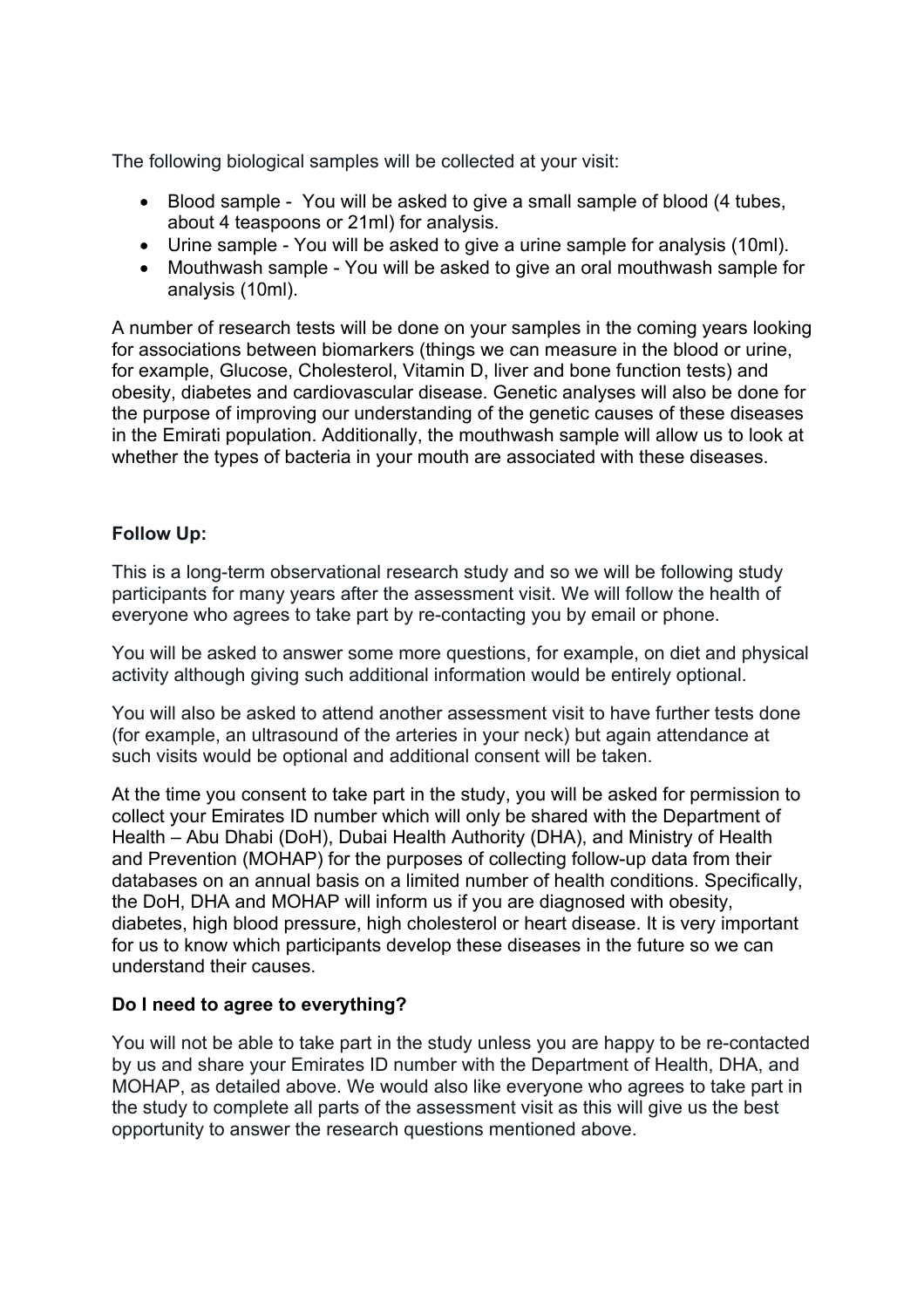However, if you feel uncomfortable about answering certain questions then you do not need to answer them. Similarly, if you do not want to have certain physical measurements taken, or to give a blood, urine or mouth rinse sample, then tell the staff.

In the event we are unable to follow-up with you (e.g. you move out of the country), you may be removed from the study.

In this study, we look at the overall results of the 20,000 participants for research purposes, therefore, we will not give back your results after analysis. By agreeing to take part in this study, you are confirming your understanding that your results will not be shared with you. If you are interested to obtain a health check, please join Etminan.

## **Alternatives to participation**

As mentioned before, your participation is completely voluntary and so you may choose not to participate. Your decision to participate or not is in no way connected to the medical care you receive. You can also choose to leave the study at any point and it will not impact your relationship with your healthcare provider.

## **What research will be done on my data and samples?**

Researchers can ask to study the data stored in the database. This includes researchers from NYU in New York and Abu Dhabi as well as other universities and research organizations in the United Arab Emirates and internationally. The scientific committee of the UAE Healthy Future Study will review each request and there will be an ethics review for any new studies. This kind of review is to ensure that any risks are minimized and that your rights and welfare are fully protected. If a study is approved, we might give a part of your sample and information to the researchers, along with samples and information from many other people. We will not notify you every time your samples and information are used. We will not give researchers any information that could identify you, but we will share your Emirates ID with the Department of Health, DHA, and MOHAP for the purposes of follow-up as detailed above.

## **Individual results of research**

Researchers must study samples and information from many people over many years before they can know if the results have meaning. The genetic and other tests we are doing are for research only and are not designed for use in diagnosis or treatment of disease. Therefore, these results will not be shared with you or any other individuals, to the full extent allowed by law. We will not give the results to your doctor and we will not put them in your medical record.

There is a small chance that researchers could discover something that might be very important for your health or medical care right now. Although unlikely, if this happens we will contact you to see if you want to learn more.

Summary results of research from the UAE Healthy Future Study will be made available to participants, and others who might be interested, through our website at www.UAEhealthyfuture.ae.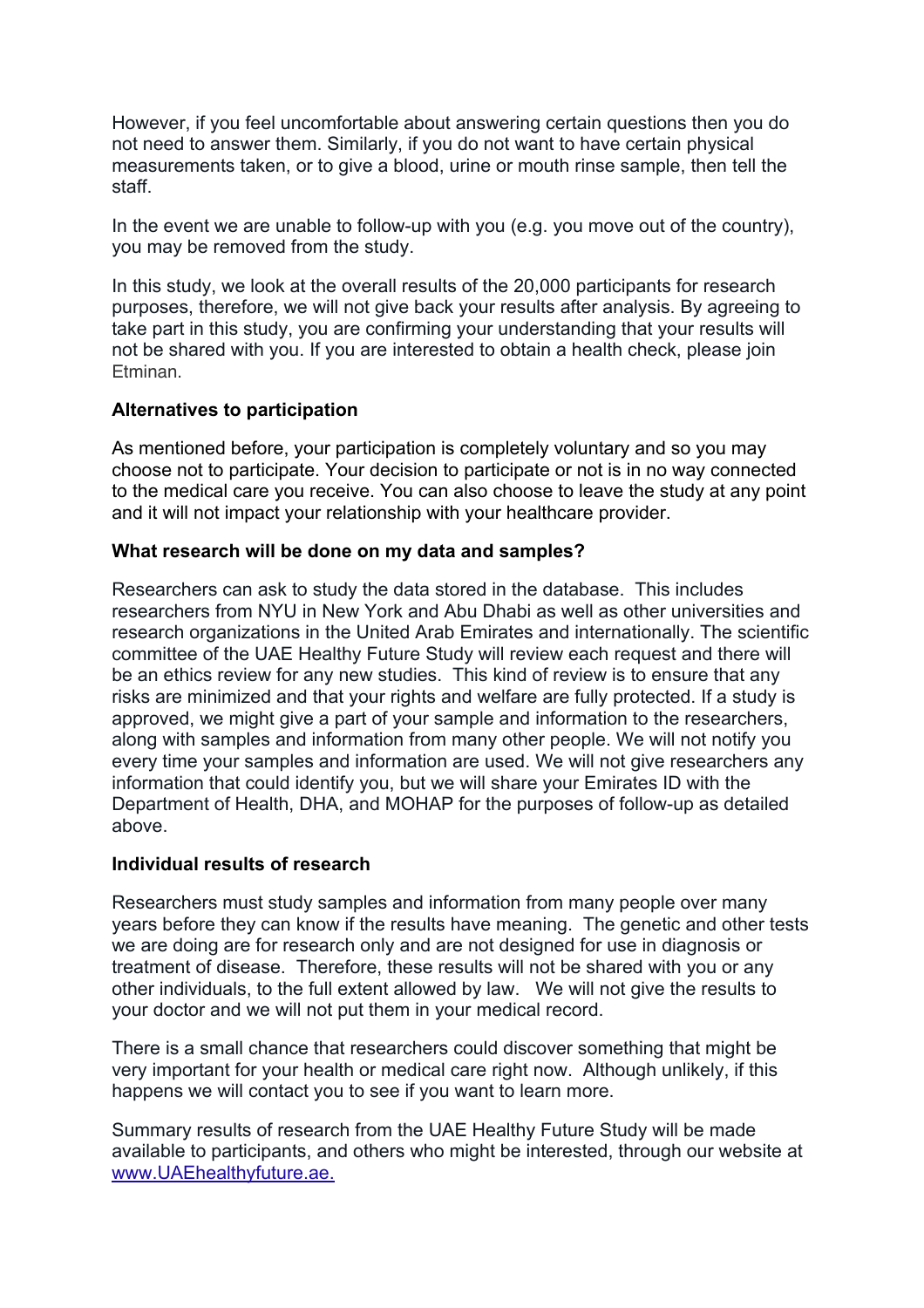## **How is Privacy and Confidentiality maintained in the UAE Healthy Future Study?**

We will not give information that identifies you to anyone without your permission, except as required by law. Insurance companies and employers will not be given any individual's information, samples or test results. The UAE Healthy Future Study takes many steps to protect the privacy of people who take part.

We will remove your name and any other information that could directly identify you from your samples and other data we have collected from you. We will replace this information with a code number. We will create a master list linking your code number to your name. We keep this list separate from your coded sample and research data. This personal information will be kept in Abu Dhabi and is subject to UAE and Abu Dhabi governmental personal privacy protections.

We will keep the de-identified samples in locked freezers in locked buildings. We will keep the health information and research data on secure computers. These computers have many levels of protection.

Researchers who study your sample and information will not know who you are. We will give them only the code number and not any information that directly identifies you. The researchers must sign an agreement that they will not try to find out who you are.

#### **Protected Health Information**

We will be collecting health information that could be linked to you (protected health information). Your signature on this form (v 3.2 7 September 2020) means that you give us permission to use your protected health information for this research study.

If you decide to take part in the study, your protected health information will not be given out except as allowed by law. Everyone working with your protected health information will work to keep this information strictly private. The results of the data from the study may be published but you will never be identified by name.

Health authorities (MOHAP, DOH, DHA) may need to see your de-identified data for this study to ensure the study is meeting regulatory requirements.

## **What are the possible benefits of participating in this study?**

You will not directly benefit from this research study. We hope that your participation in the study will help us to learn more about how lifestyle, genes and the environment impact the development of diabetes, obesity and heart diseases in the UAE.

## **Are there any costs associated with participation?**

There are no direct costs to you or your insurance provider. All research costs are covered by a grant provided to the research team.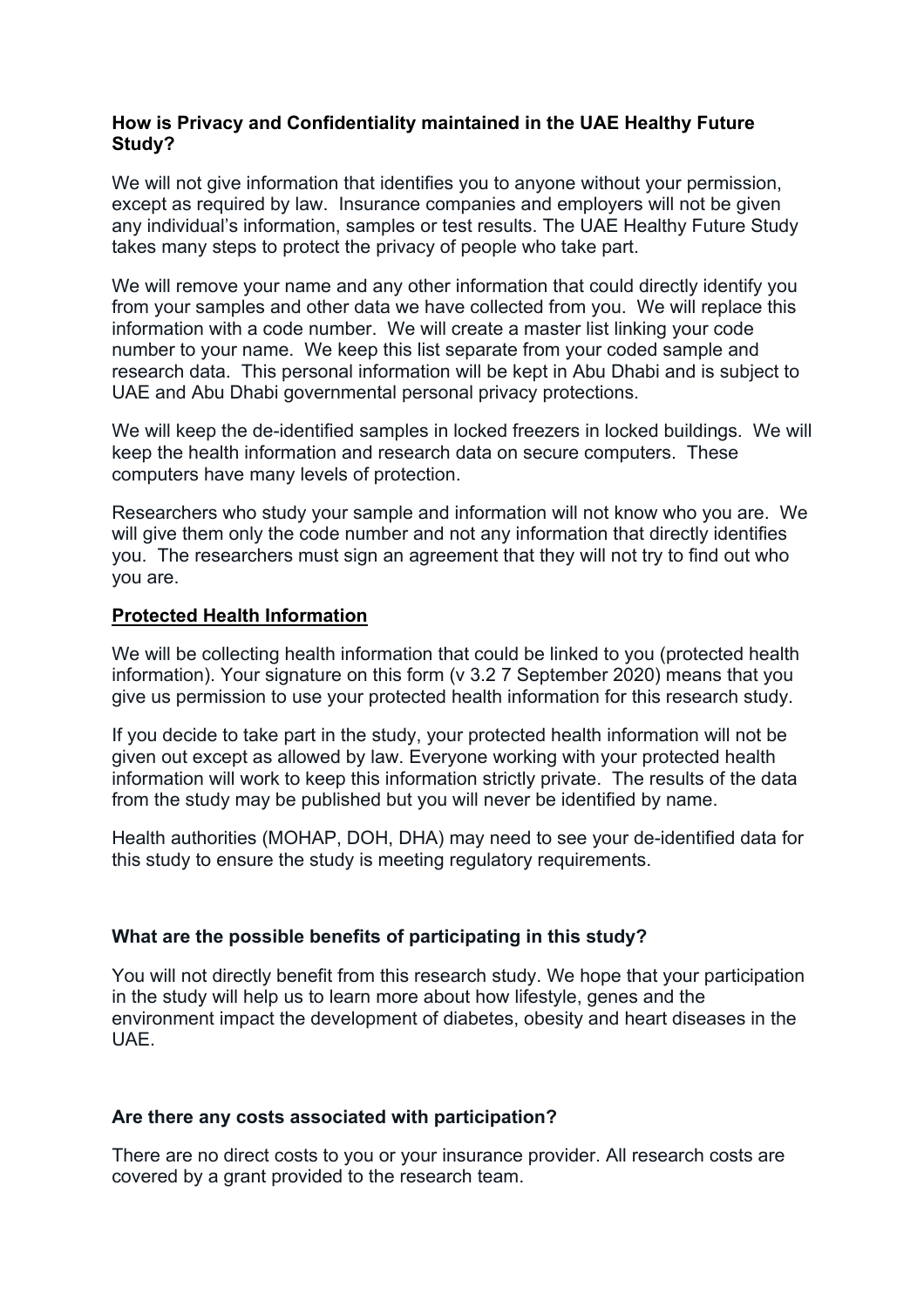## **Are there any payments to me as a study participant?**

You will not be financially compensated for your participation in this research study.

## **Are there any risks for me in joining the UAE Healthy Future Study?**

Taking part in the study should not cause you any physical harm. Drawing blood may cause some people to feel brief pain or have some bruising from the needle. Infection, light-headedness, and fainting are also possible, but are very unlikely. Collection of urine and a mouth wash sample and the physical measurements should not cause any discomfort.

As described above, the protection of your privacy and the confidentiality of your health information are our highest priority and we will make every effort to protect them. As with all electronically stored information there is a theoretical risk that someone could get access to the data we have stored about you. However, all appropriate security measures are in place and the chance of this happening is extremely small.

## **How do I withdraw if I want to do so?**

You may withdraw from this study at any time, for any reason, without penalty or loss of benefits to which you may otherwise be entitled. If you want to leave the study, you can do so by contacting the Study Coordinating Center:

Toll-free: 800 2327

Email: info@uaehealthyfuture.ae

Address: New York University Abu Dhabi Saadiyat Campus P.O. Box 129188 Abu Dhabi

## **Who do I contact if I have any concerns?**

If you have any concerns or complaints about anything to do with the study, then you can contact the Study Coordinating Center on 800 2327 or email: info@uaehealthyfuture.ae.

For questions about your rights as a research participant, you may also contact the Institutional Review Board, New York University Abu Dhabi, (+971) 2 6284313 or email: IRBnyuad@nyu.edu.

If you are harmed by taking part in this research project, there are no special compensation arrangements. If you are harmed due to someone's negligence, or have any concerns about any aspect of the way you have been approached or treated during the course of this study, you can contact Dubai Scientific Research Ethics Committee, DHA on +971 4219 1961/1965 or email on DSREC@dha.gov.ae.

If you are harmed due to someone's negligence, or have any ethical concerns about the study or any aspect of the way you have been approached or treated during the course of this study, please contact the MOHAP REC Coordinator Yusra Swaidat at 04 707 8538, email:Yusra.swaidat@mohap.gov.ae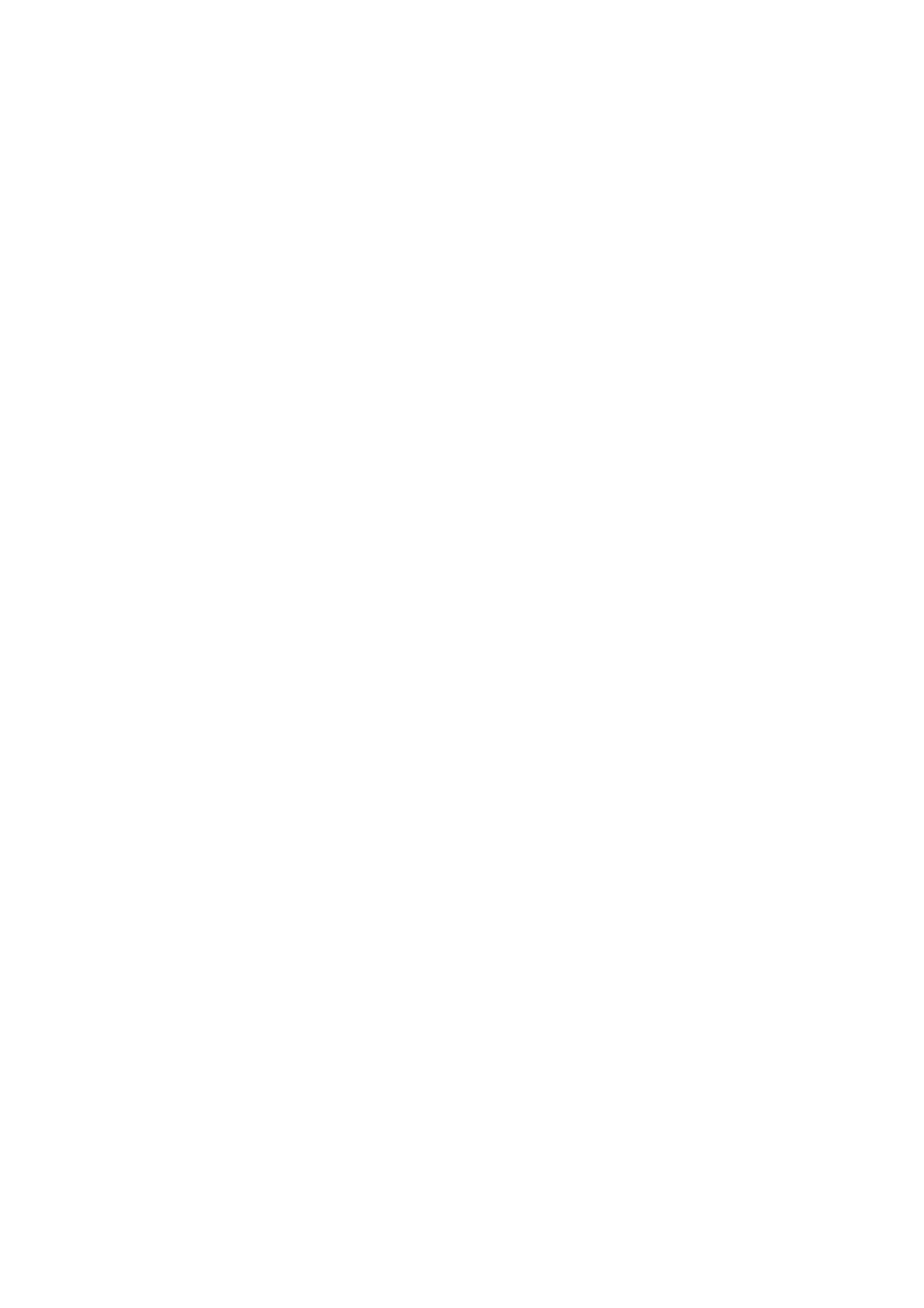## نشرة معلومات المشارك ونموذج الموافقة



**كراشملا تامولعم بیتك**

نشكرك على اهتمامك بدراسة مستقبل صحي للإمارات أنت مدعو للانضمام إلى در اسة بحثية طبية حول أسباب السمنة والسكري وأمر اض القلب وسبل الوقاية منها بين المواطنين الإماراتيين ستعطيك هذه النشرة معلومات حول الدراسة

مشاركتك في هذه الدراسة تطوعية وفي حال عدم المشاركة فلن يكون لها أي تأثير سلبي على رعايتك الطبية أو حالتك الوظيفية أو مكانتك الأكاديمية.

يمكنك طرح أي أسئلة قبل التوقيع على الاستمارة.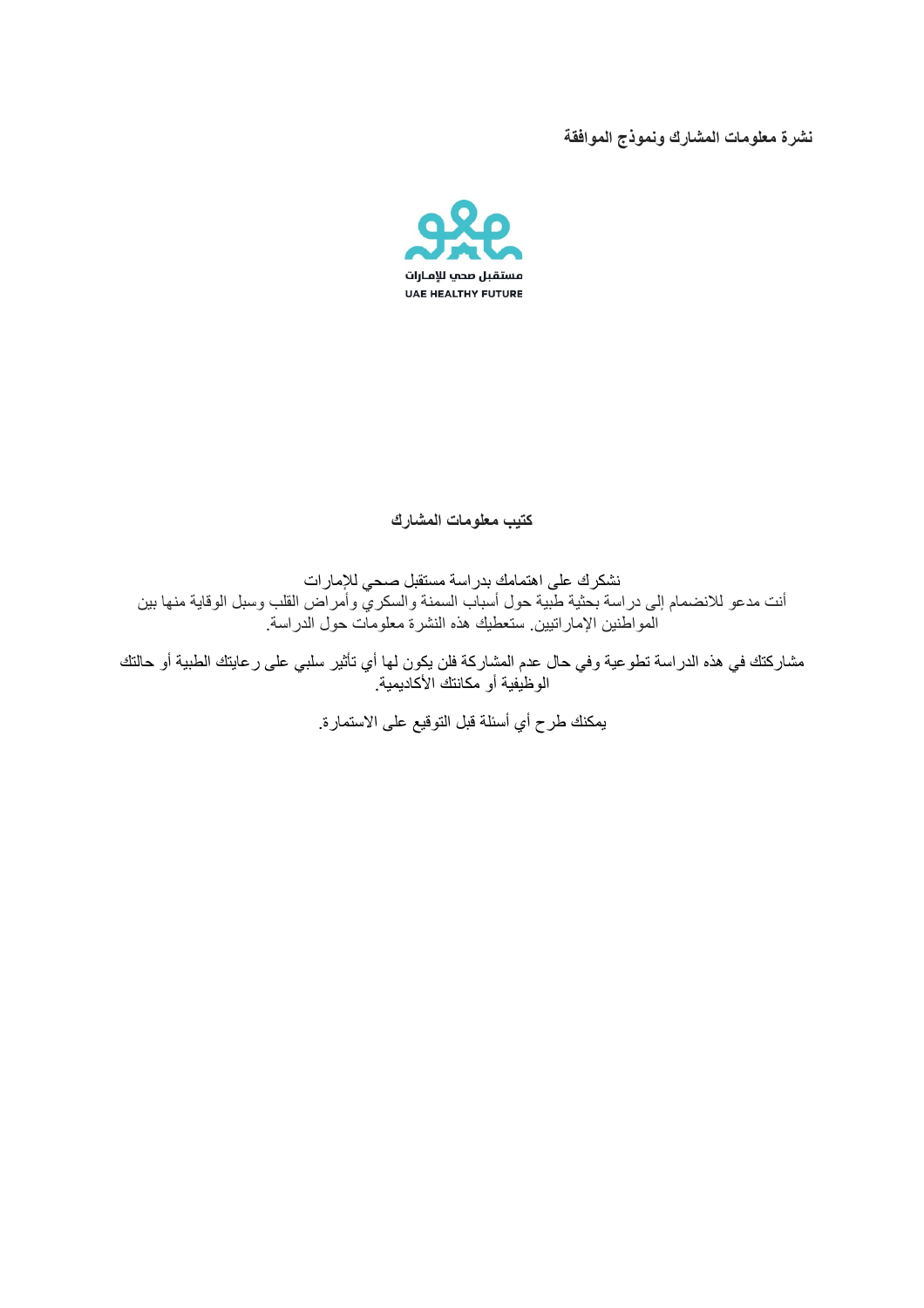#### ما هو الغرض من دراسة **"مستقبل صحي للإمارات**"؟

تعد معدلات السمنة، ومعدلات الإصابة بمرض السكري، وأمراض القلب في دولة الإمارات العربية المتحدة من أعلى النسب في العالم، إلا أن أسباب ارتفاع هذه المعدلات لا تزال غير واضحة، وحتى الأن لم تجر أي دراسات علمية طويلة المدى في دولة الإمارات أو في المنطقة لتوفير إجابات واضحة عن مسببات هذه الأمراض. ولذلك تعاون نخبة من الباحثين والأطباء من جامعات ومستشفيات كبرى في دولة الإمارات للمرة الأولى لمعرفة تلك الأسباب، وذلك عن طريق دراسة مستقبل صحي للإمارات والتي تهدف إلى إشراك ومتابعة 20000 من مواطني الدولة ممن بيلغون من العمر 18عاماً أو أكثر للمشاركة فيها لمعرفة تأثير الأنماط المعيشية، والعوامل البيئية والوراثية على الحالة الصحية لدى المجتمع

وستجري أبحاث طويلة المدى على المشاركين في هذه الدراسة للوصول إلى إجابات دقيقة حول تأثير الجينات ، ونمط الحياة، والبيئة على احتمالية الإصابة بهذه الأمراض ومن الجدير بالذكر ، إن مثل هذه الدراسات، هي التي أثبتت أن التدخين يسبب سرطان الرئة وأن ارتفاع ضغط الدم والكولسترول يسببان النوبات القلبية والسكتات الدماغية، وغير ها من الأمر اض التي تهدد حياة الإنسان

وعلى الرغم أن نتائج هذا البحث قد لا تعود بالنفع المباشر عليك كمشارك، إلا أنها سوف تساهم في توفير فرص أفضل لحياة طويلة خالية من المرض والمعوفات للأجيال القادمة. علاوة على ذلك سوف تكوّن مورداً وطّنياً و مصدراً للباحثين ومتخذي القرارات و السياسات الصحية في بناء مجتمع صحي متكامل في دولة الإمارات.

#### ستساعد هذه الدراسة بالإجابة على الأسئلة التالية<del>:</del>

لماذا تعد السمنة ومرض السكري وأمراض القلب من أكثر الأمراض انتشار أ في دولة الإمارات؟

ما هي أهم الأسباب المؤدية لهذه الأمر اض؟

ما هو الدور النسبي لتأثير الجينات، ونمط الحياة بما في ذلك النظام الغذائي، والنشاط البدني، واستهلاك التبغ والعوامل البيئية على الصحة؟

ما الذي يمكننا القيام به للوقاية من هذه الأمر اض؟

#### من الذي ينظم و يمول دراسة **"** مستقبل صحى للإمارات**"**؟

بتم تمويل دراسة " مستقبل صحبي للإمارات و الإشراف عليها من قبل جامعة نيويورك أبوظبي و بالتعاون مع شريكها في أبوظبي "تمكين". و يقود هذه الدراسة باحثون من جامعة نيويورك أبوظبي بالتعاون مع دائرة الصحة – أبوظبي ، هيئة الصحة بدبي، وزارة الصحة ووقاية المجتمع، شركة أبوظبي للخدمات الصحية – صحة بما في ذلك (مدينة الشيخ خليفة الطبية، بنك الدم أبوظبي و بنك الدم الإقليمي - العين)، مستشفى زايد العسكري ، جامعة الإمارات العربية المتحدة ، جامعة ز ابد، جامعة خليفة، كلّيات التقنية العليا، شركة مبادلة للاستثمار ، هيلث بوينت، كليفلاند كلينك أبوظبي، مركز العاصمة للفحص الصحي، مستشفى الواحة، مستشفى لطيفة، وجامعة نيويورك الطبية

كما تمت مراجعة بروتوكولات هذه الدراسة والموافقة عليها من قبل لجان أخلاقيات البحث العلمي التابعة للمؤسسة التي تشارك من خلالها، ومن قبل لجنة أخلاقيات البحث العلمي بجامعة نيويورك أبوظبي، ودائرة الصحة – أبوظبي، ولجنة أخلاقيات البحث العلمي بدبي ووز ارة الصحة ووقاية المجتمع

كيف يمكننى المشاركة ف*ي* در اسة "مستقبل صحى للإمار ات"؟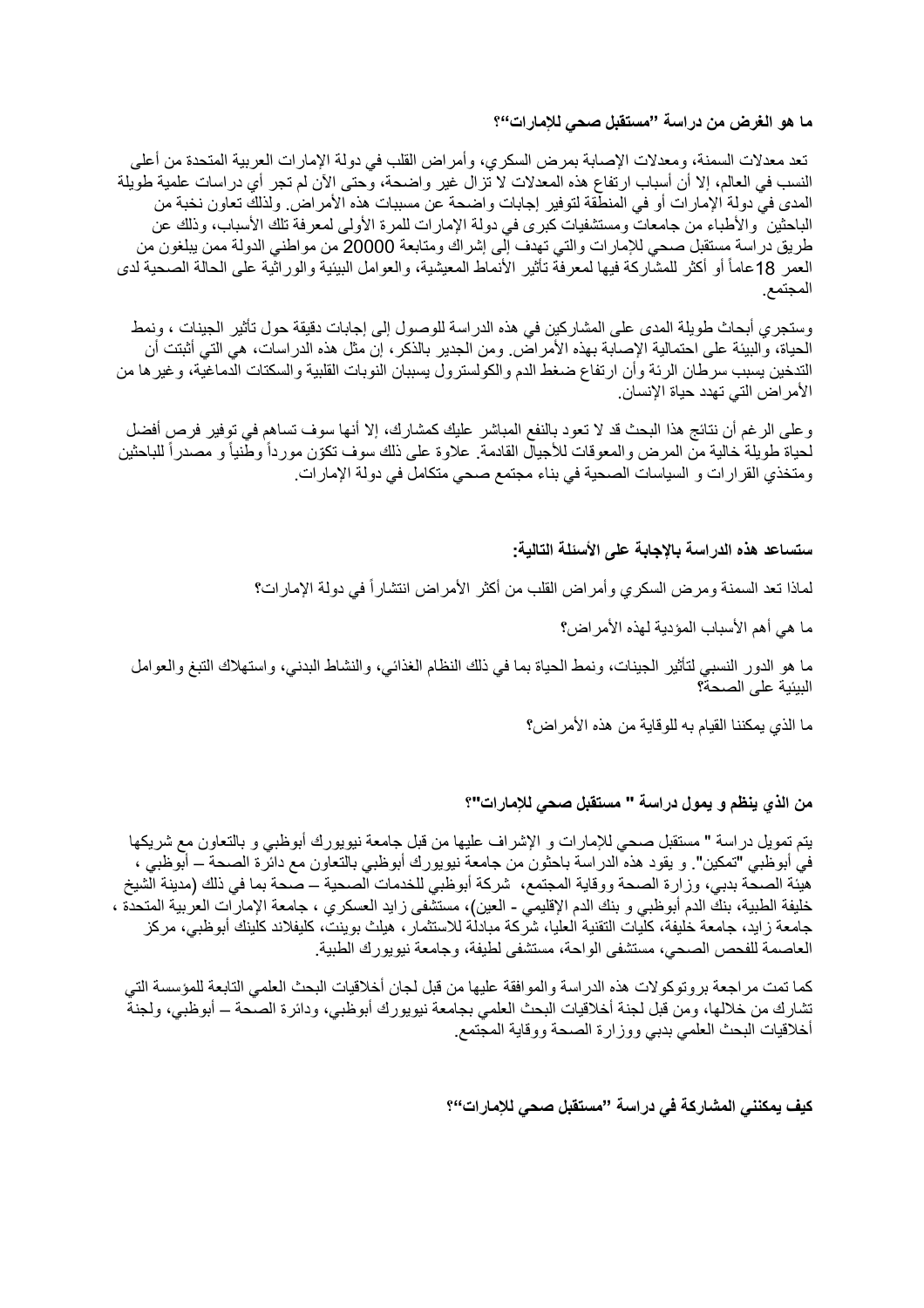هذه الدراسة قائمة على الملاحظة، مما يعني أنه لا توجد تدخلات أو علاجات. يمكنك أن نشارك في هذه الدراسة بقراءة هذا الكتيب، وزيارة مركز التقييم للتوقيع على استمارة الموافقة والتي ستبدي من خلالها استعدادك على القيام بالخطوات التالية:

- الإجابة على استبيان حول نمط الحياة، والصحة، والعوامل الاجتماعية
	- .ةیندبلا تاسایقلا ضعب ذخأ
	- إعطاء عينة من الدم والبول وغسول الفم.
- الاتصال بك مجدداً للإجابة على بعض الأسئلة أو للحضور إلى مركز التقييم.

#### ما ه*ي* إجراءات المشاركة؟

تستغرق مدة المشاركة أقل من ساعة واحدة.

كما أن المشاركة في الدر اسة اختيارية بالكامل.

بصفتك مشاركًا ، سيُطلب منك الإجابة على استبيان ، وتوفير بعض القياسات البدنية والعينات البيولوجية والتي ستؤخذ من قبل فريق تمريض مدرب ومعتمد

**نایبتسلاا** :

- البيانات الشخصية (الاسم ، عنوان البريد الإلكتروني ، رقم الـهاتف، تاريخ الميلاد،رقم بطاقة الـهوية الإمار اتية).
	- المستوى التعليمى ، والوظيفة ، والترنيبات المنزلية والمعيشية
		- التدخين/ استهلاك التبغ
		- الصحة الشخصية والسجل الطبي.
			- الطفولة و تاريخ العائلة الصحي.
				- الحالة النفسية.
				- تارایسلا ةدایق بولسأ .

ويرجي العلم أنه سيتم التعامل مع المعلومات الشخصية بسرية تامة، كما سيجري الفصل بين معلوماتك الشخصية وجميع أجوبتك الأخرى حتى لا يتم ربطها بك

**:تاسایقلا**

- مدلا طغض سایق .
- فياس الطول عند الوقوف والجلوس.
- قياس محيط العنق، والخصر ، والورك .
- قياس الوزن ونسبة الدهون في الجسم
	- ارتداء جهاز نتبع النشاط البدني.

#### **:ةیجولویبلا تانیعلا**

- عينة الدم: سوف يطلب منك إعطاء عينة صغيرة من الدم( 4 أنابيب حوالي 4 ملاعق شاي).
	- عينة البول: سوف بطلب منك إعطاء عينة بول (10 مليليتر).
	- عينة غسول الفم : سوف يطلب منك إعطاء عينة غسول الفم(10 مليليتر).

وفي السنوات المقبلة، سنجر ي العديد من الاختبار ات المعملية على العينات الخاصة بك لمعر فة العلاقة بين المؤشر ات الحبوبة على سبيل المثال والتي تشمل( نسب الجلوكوز ، فيتامين دال، والبروتين) والأمراض المزمنة مثل السمنة، ومرض السكري، وأمراض القلب كما سيتم إجراء التحليلات الجينية بغرض تحسين فهمنا للأسباب الوراثية لهذه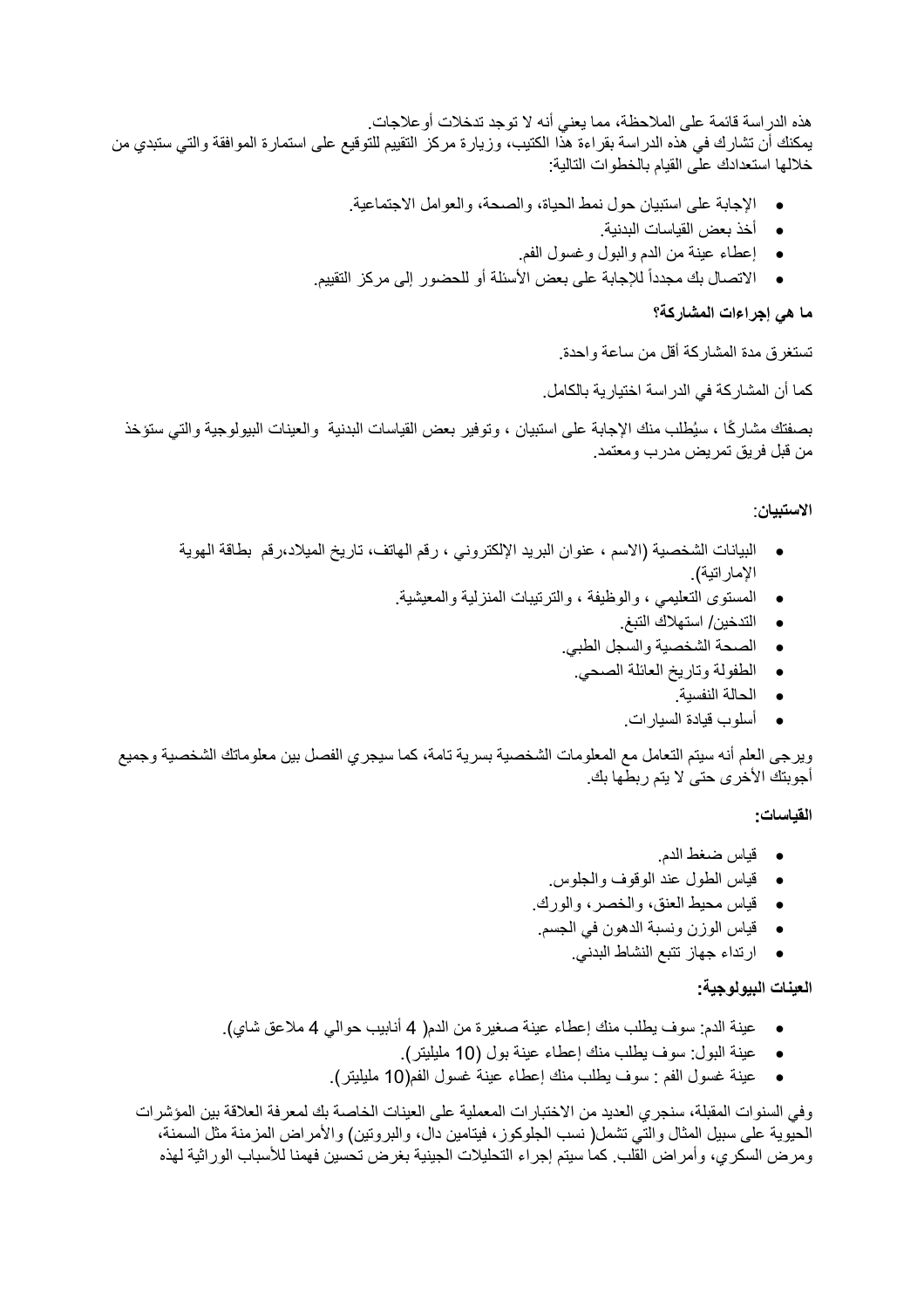الأمر اض لدى سكان الإمار ات. بالإضافة إلى ذلك، ستسمح لنا عينة غسول الفم بالنظر فيما إذا كانت أنواع البكتيريا الموجودة في الفم مرتبطة بهذه الأمراض.

المتابعة ف*ي* الدراسة

هذه دراسة بحثية طويلة الأمد، ولذلك سنتابع المشاركين في الدراسة على مدى عدة سنوات بعد الزيارة الأولى و بعد مضي سنوات من زيارتك الأولى لمركز التقييم، سوف نتواصل معك لمعرفة التطورات التي طرأت على حالتك الصحية عن طُريق التواصل معك هاتفياً أو عبر البريد الإلكتروني. كما سنطلب منك الإجابة على بعض الأسئلة الإضافية على سبيل المثال أسئلة حول الغذاء والأنشطة البدنية مع العلم بأن إعطاء هذه المعلومات الإضافية أمر اختياري بالكامل. كما سنطلب منك الحضور إلى مركز التقييم لإجراء فحوصات إضافية. على سبيل المثال: تصوير الشرايين السباتية بالموجات فوق الصوتية، وذلك أيضاً أمر اختياري، وسنطلب منك المو افقة الخطبة علبه

وفي الوقت الذي توافق فيه على المشاركة في الدراسة، سنطلب إذنك لاستخدام رقم بطاقة الهوية الخاصة بك، والذي سيتم مشاركته فقط مع دائرة الصحة – أبوظبي و هيئة الصحة بدبي، ووزارة الصحة ووقاية المجتمع؛ وذلك بغرض المتابعة في حال تم تشخيص إصابتك بالسمنة أو ارتفاع ضغط الدم أو أمراض القلب، وذلك عن طريق مراجعة قواعد البيانات الإلكترونية سنوياً. و يجدر بالذكر أن دائرة الصحةــ أبوظبي وهيئة الصحة بدبي، ووزارة الصحة ووقاية المجتمع سوف يخبرون فريق البحث في حال إصابة أي من المشاركين بهذه الأمر اض في المستقبل حتى نتمكن من فهم .اھبابسأ

#### هل يجب على الموافقة على كل ما ورد أعلاه؟

لا يمكنك المشاركة في هذه الدراسة إلا إذا كنت موافقاً على أن نتواصل معك في المستقبل، ومشاركة رقم هوية الإمارات الخاصة بك مع دائرة الصحة – أبوظبي وهيئة الصحة بدبي، و وزارة الصحة ووقاية المجتمع كما ذكر سابقا ٍ كما نرجو منك استكمال جميع إجر اءات زيار ة التقييم في حال مشاركتك في الدر اسة، حيث أن ذلك سيتيح لنا فرصـة أفضل للإجابة .ً على الأسئلة البحثیةً المذكورة سابقا

وفي حال شعورك بعدم الارتياح فيما يتعلق بالإجابة على بعض الأسئلة، فإنك غير ملزم بذلك. وعلى نحو مشابه، إذا كنت غير راغب بإجراء بعض الفحوصات الطبية، أو لا تريد إعطاء عينات من الدم أو البول أو غسول الفم، يمكنك إخبار الفريق المختص بذلك. وننوه أنه في حالة عدم تمكننا من المتابعة معك (على سبيل المثال ، إذا انتقلت إلى خارج الدولة) ، فقد بتم استبعادك من الدر اسة وفي هذه الدراسة، سنلقى نظرة على النتائج الإجمالية للمشاركين والبالغ عددهم 20000 شخص لأغراض البحث، وبالموافقة على المشاركة في هذه الدراسة، فأنت تؤكد تفهمك بأننا لن نوفر لك نتائج التحليل ٍ وفي حال اهتمامك بالحصول على فحص صحي، يمكنك النسجيل في برنامج "اطمئنان" .

بدائل المشاركة كما ذكرنا سابقًا ، فإن مشاركتك تطوعية بالكامل ولذا يمكنك اختيار عدم المشاركة. لا يرتبط قرارك بالمشاركة أو عدمه بأي شكل من الأشكال بالر عاية الطبية التي تتلقاها. يمكنك أيضًا اختيار ترك الدراسة في أي وقت ولن يؤثر ذلك على علاقتك بمقدم الر عاية الصحية الخاص بك

ما الأبحاث الت*ي* ستتم على العينات والمعلومات الخاصة بي؟

يمكن للباحثين أن يتقدمو ا بطلب لدر اسة المعلومات المخزنة في قاعدة البيانات الخاصة بهذه الدر اسة، و هذا يشمل باحثين من جامعة نيويورك أبوظبي وجامعة نيويورك في مدينة نيويورك، ومن جامعات ومنظمات بحثية أخرى في دولة الإمارات ودوليا وستراجع اللجنة العلمية لدراسة مستقبل صحي للإمارات هذه الطلبات، وفي حالة وجود أبحاث جديدة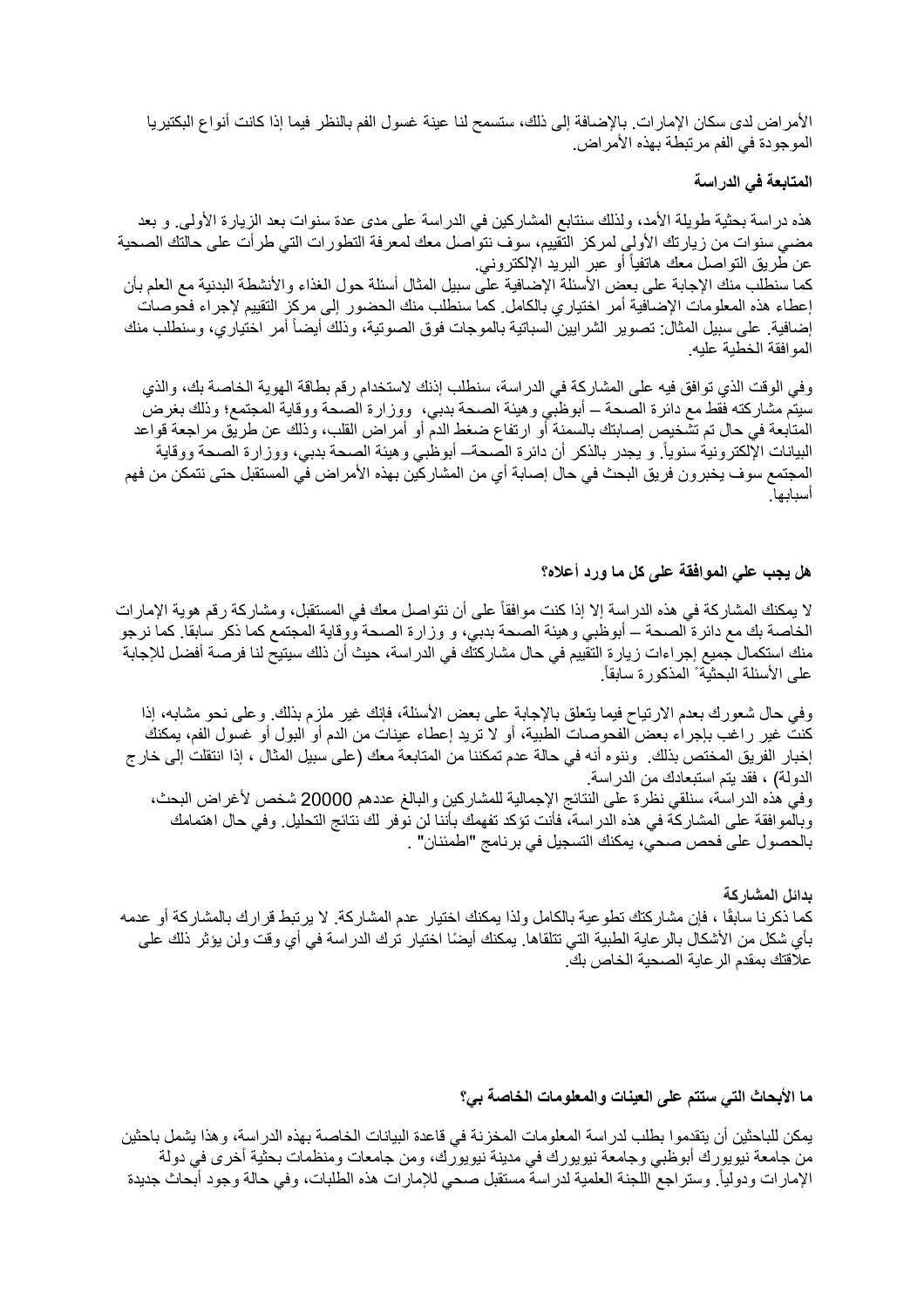فسوف نتم مراجعتها من قبل لجان أخلاقيات البحث العلمي؛ وذلك لضمان حماية حقوق المشاركين ور عاية مصالحهم كاملة والتقليل من أي مخاطر . وفي حال الموافقة على در اسة ما، قد نقوم بإعطاء جزء من عيناتك والمعلومات المتعلقة بك للباحثين إلى جانب العينات والمعلومات العائدة للعديد من المشاركين الآخرين. كما لن نبلغك في كل مرة يتم فيها استخدام العينات والمعلومات الخاصة بك

لن نشارك الباحثين أية معلومات شخصية قد تتيح لهم إمكانية التعرف عليك، و لكننا سوف نشارك رقم بطاقة الهوية الخاصة بك مع دائرة الصحة - أبوظبي و هيئة الصحة بدبي، ووزارة الصحة ووقاية المجتمع لغرض المتابعة كما هو مذكور أعلاه

النتائج الفردية للبحث<u>:</u>

يجب على الباحثين أن يقوموا بدراسة العينات والمعلومات الخاصة بالعديد من الأشخاص وعلى امتداد سنوات عدة للحصول على نتائج تمكنهم من الإجابة على أسئلة الدراسة. ويرجى العلم أن الاختبارات الجينية وغير ها من الاختبارات هي لأغراض البحث فقط، و هي غير مخصصة للاستخدام في التشخيص أو معالجة المرض وبالتالي، لن نقوم بإعطاء هذه النتائج لك أو لغيرك حسب القوانين المتبعة في دولة الإمار ات العربية المتحدة. كما أننا لن نقوم بإعطاء هذه النتائج إلى طبيبك الخاص، ولن ندرجها ضمن سجلك الطبي.

هناك فرصة ضئيلة لأن يكتشف الباحثون معلومات قد تكون مهمة بالنسبة لصحتك أو ر عايتك الطبية في الوقت الحالي، وعلى الرغم من أن هذا غير محتمل، إذا حدث ذلك ، فسوف نتصل بك لمعرفة ما إذا كنت تريد معرفة المزيد .

وجدير بالذكر أن نشرة موجزة لنتائج الدراسة سوف نكون متوفرة للمشاركين وغير هم ممن يريدون الاطلاع عليها على موقعنا الإلكتروني التالي: www.UAEHealthyfuture.ae

ك**يف سنتم المحافظة على الخصوصية والسرية في در**اسة مستقبل صحي للإمارات؟

نتخذ در اسة مستقبل صحى للإمار ات مجموعة من الخطوات من أجل حماية خصوصية الأشخاص المشاركين في هذه الدراسة، ومنها أننا لن نقوم بتقديم أية معلومات قد تؤدي إلى كشف هويتك إلى شخص آخر قبل أخذ موافقتك، إلا إذا نص القانون على خلاف ذلك. ولن بتم إعطاء شركات التأمين وأصحاب العمل أية معلومات، أو عينات، أو نتائج اختبارات خاصة بك

وسنقوم بإزالة اسمك وأية معلومات أخرى موجودة على العينات وغير ها من البيانات التي أخذناها منك في حال كانت تؤدي إلى كشف هويتك بصورة مباشرة، وسيتم استبدال هذه المعلومات برموز رقمية. وسنضع قائمة رئيسية تربط رمزك الرقمي باسمك، وستبقى هذه القائمة منفصلة عن عيناتك المرمزة وبيانات البحث الخاصة بك

سيتم الاحتفاظ بهذه المعلومات الشخصية في أبوظبي، وستكون خاضعة للإجراءات الحكومية المتبعة لحماية الخصوصية الفردية المعلمول بها في الدولة. قد تحتاج السلطات الصحية (وزارة الصحة ووقاية المجتمع ، دائرة الصحة بأبوظبي ، هيئة الصحة بدبي) إلى الاطلاع على بياناتك غير التعريفية بهذه الدراسة للتأكد من أن الدراسة توافق المتطلبات التنظیمیة

وسنحتفظ بالعينات في ثلاجات مقفلة ضمن أبنية مغلقة. كما سنحتفظ بالمعلومات الصحية وبيانات البحث على أجهزة كمبيوتر مؤمنة تتمتع بعدة مستويات من الحماية. لن يتمكن الباحثون الذين يدرسون عيناتك والمعلومات الخاصة بك من معرفة هويتك الشخصية، وسنقوم بإعطائهم الرمز الرقمي فقط دون أية معلومات قد تؤدي إلى التعرف عليك بصورة مباشرة كما سيتوجب على الباحثين التوقيع على ميثاق يلزمهم بعدم محاولة معرفة هويتك الشخصية بأي حال من الأحوال.

المعلومات الصحية المحمية<del>.</del>

سوف نجمع معلومات صحية قد تكون مرتبطة بك، وقد تحتوي هذه المعلومات الصحية المحمية على اسمك، عنوانك، وتاريخ ميلادك، أو أية معلومات أخرى تؤدي إلى التعرف عليك . إن توقيعك على استمارة الموافقة (نسخة رقم 3.2، ً 7 ربمتبس 2020) یسمح لنا باستخدام ھذه المعلومات الصحیة المحمیة لغرض البحث العلمي في ھذه الدراسة فقط. علما بأنه لن يتم الكشف عن هذه المعلومات إلا وفق ما يجيزه قانون الدولة. كما نؤكد أن كل شخص يتعامل مع معلوماتك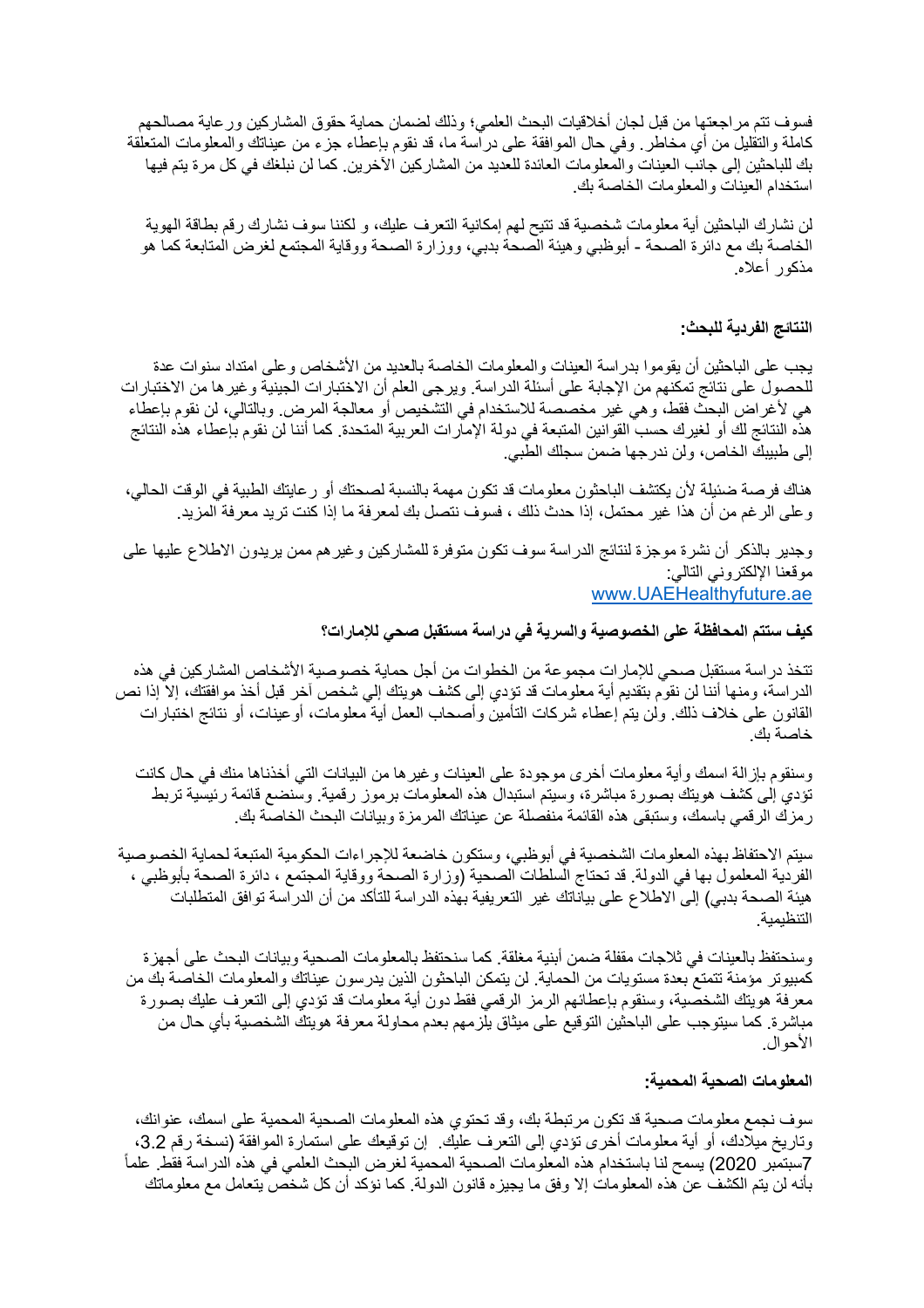الصحية المحمية يتوجب عليه المحافظة التامة على سريتها، ويمكن لنتائج البيانات العائدة لهذه الدراسة أن تنشر لكنه لن يتم التعرف عليك بالاسم

ما هي الفوائد المحتملة للمشاركة ف*ي* هذه الدراسة؟

لن تستفيد بشكل مباشر من هذه الدراسة البحثية. ولكن نأمل بأن تساعدنا مشاركتك في الدراسة في معرفة المزيد حول كيفية تأثير نمط الحياة والجينات والبيئة على تطور مرض السكري والسمنة وأمراض القلب في الإمارات العربية المتحدة

هل هناك أي تكالي**ف** مرتبطة بالمشاركة؟

لا توجد تكاليف مباشرة عليك أو لمزود التأمين الخاص بك. يتم تغطية جميع تكاليف البحث من خلال منحة مقدمة لفريق البحث ِ

**ھل ھناك أي مدفوعات لي باعتباري مشار ًكا في الدراسة؟**

لن يتم تعويضك ماليًا عن مشاركتك في هذه الدراسة البحثية.

هل من الممكن أن أصاب بأي ضرر جراء المشاركة في دراسة "مستقبل صحى للإمارات" ؟

لا ينبغي أن تسبب لك المشاركة في هذه الدراسة أي ضرر جسدي، إذ أنه لا يفترض أن يتضرر المشاركون من إعطاء عينات الدم والبول وغسول الفم والُّقياسات الْجسديةُ الأخرى، إلا أنه من الممكن أن تُشعَّر بألم بسيط، وقد تُظهَّر لك كدمة بسيطة بسبب الإبرة. كما أن الالتهاب والدوار والإغماء أمور مستبعدة لكنها ممكنة الحدوث أيضاً.

ورفقا لما تم ذكر ه اعلاه، فإن خصوصيتك وسرية البيانات العائدة إليك هما أمر ان في غاية الأهمية بالنسبة لنا، وسنبذل جميع الجهود الممكنة لحمايتهما. وكما هو الحال فيما يخص جميع المعلومات المخزنّة إلكترونياً، فإن هناك احتمال نظري بأن يتمكن أحدهم من الاطلاع على بياناتك المخزنة لدينا، إلا أننا نود أن نحيطك علماً بأن جميع تدابير الحماية اللازمة قد .ً اتخذت وأن فرصة حدوث ذلك ضئیلة جدا

كيف يمكننى الانسحاب ف*ي* حال أردت ذلك؟

للمشارك الحق بالانسحاب من الدراسة في أي وقت شاء دون الحاجة إلى تقديم أية مبررات ودون عقوبة أو خسارة للفوائد التي قد تكون مستحقة لك بخلاف ذلك. إذا كنت تريد الانسحاب من الدراسة فكل ما عليك فعله هو التواصل مع مركز التنسيق

 **: فتاھلا** 8002327

البريد الإلكترون*ي* : info@uaehealthyfuture.ae

**عنوان:** جامعة نيويور ك أبو ظبي جز بر ة السعديات ص ب.129188 ، أبوظبي الإمارات العربية المتحدة

**بمن أتصل في حال كانت لدى أية تساولات أو شكاو ي؟** 

ير جي التواصل بمركز التنسيق الخاص بدر اسة مستقبل صحى للإمار ات في حال كانت لديك أي تساؤلات أو شكاوى حول هذه الدراسة على الـهاتف: 2327 800 أو البريد الإلكترونـي: info@uaehealthyfuture.ae